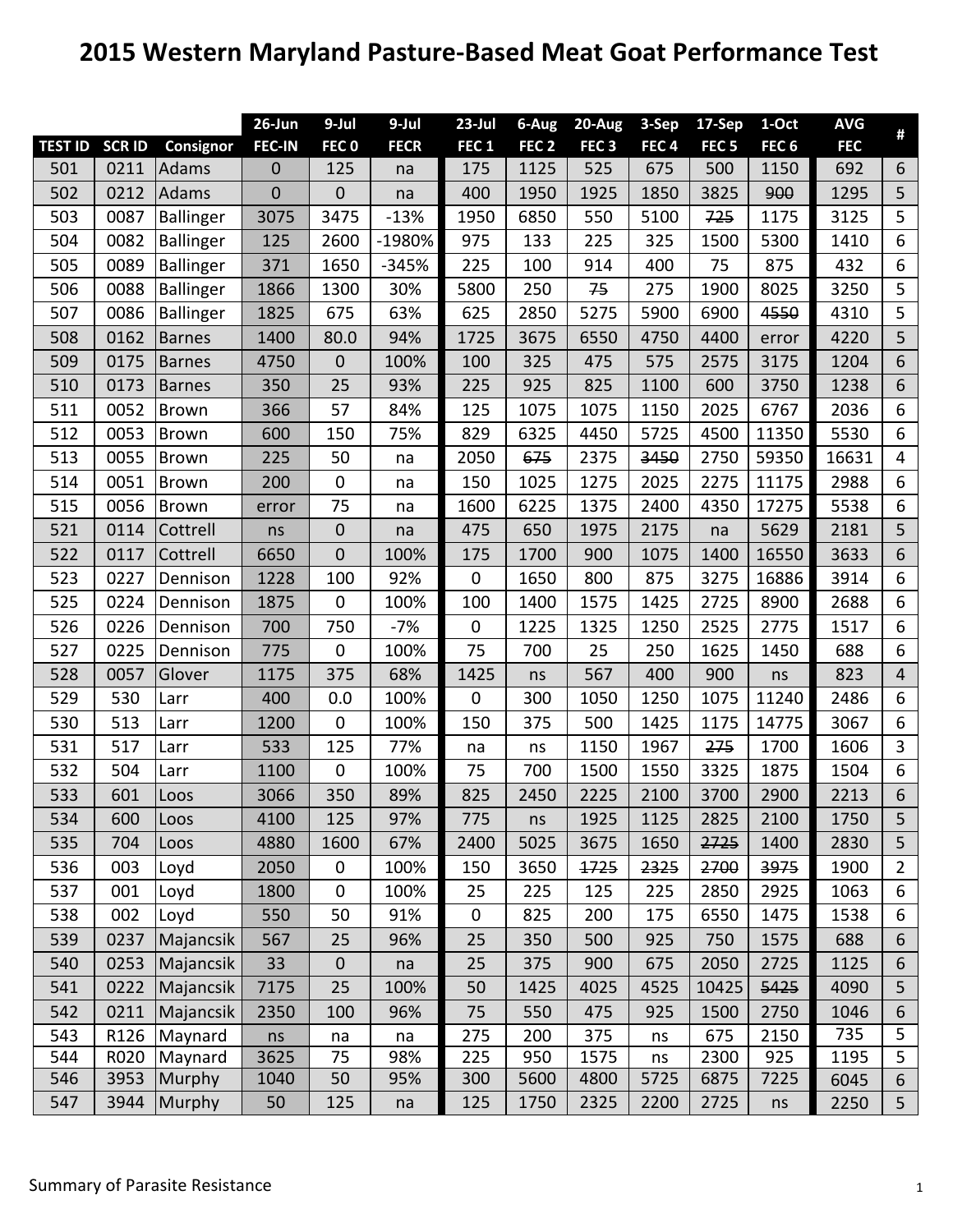## **2015 Western Maryland Pasture‐Based Meat Goat Performance Test**

|                |              |           | $26$ -Jun     | $9$ -Jul         | $9-Jul$     | $23$ -Jul        | 6-Aug            | 20-Aug           | 3-Sep            | 17-Sep           | 1-Oct            | <b>AVG</b> | #              |
|----------------|--------------|-----------|---------------|------------------|-------------|------------------|------------------|------------------|------------------|------------------|------------------|------------|----------------|
| <b>TEST ID</b> | <b>SCRID</b> | Consignor | <b>FEC-IN</b> | FEC <sub>0</sub> | <b>FECR</b> | FEC <sub>1</sub> | FEC <sub>2</sub> | FEC <sub>3</sub> | FEC <sub>4</sub> | FEC <sub>5</sub> | FEC <sub>6</sub> | <b>FEC</b> |                |
| 548            | 3847         | Murphy    | 1400          | 200              | 86%         | 725              | 3225             | 2225             | 2650             | 3475             | 1475             | 2610       | 6              |
| 549            | 3737         | Murphy    | 2275          | 250              | 89%         | 1250             | 1225             | 2875             | 5925             | 5800             | 10850            | 5335       | $6\phantom{1}$ |
| 550            | 3938         | Murphy    | 950           | $\boldsymbol{0}$ | 100%        | 175              | 1000             | 500              | 100              | 1325             | 1800             | 945        | $\sqrt{6}$     |
| 551            | 1520         | Nelson    | 5666          | $\pmb{0}$        | 100%        | 100              | 300              | 1200             | 350              | 750              | 1775             | 746        | 6              |
| 552            | 1513         | Nelson    | 10025         | $\mathbf 0$      | 100%        | na               | ns               | 100              | 575              | 3700             | 23300            | 6919       | $\overline{4}$ |
| 553            | 1515         | Nelson    | 4633          | 75               | 98%         | 375              | 750              | 900              | 950              | na               | 5475             | 1690       | 5              |
| 554            | 1507         | Nelson    | 11900         | $\mathbf 0$      | 100%        | 125              | 250              | 733              | 650              | 2050             | 3975             | 1297       | 6              |
| 556            | 1503         | Peters    | ns            | na               | na          | 100              | 475              | 775              | 475              | 825              | 1200             | 642        | 6              |
| 557            | 1505         | Peters    | 400           | $\pmb{0}$        | 100%        | 250              | 150              | 150              | 125              | 150              | 475              | 217        | 6              |
| 558            | 1507         | Peters    | 367           | $\mathbf 0$      | 100%        | 200              | 1500             | 400              | 1100             | 1700             | 2475             | 1229       | 6              |
| 559            | 1517         | Peters    | 1200          | 0                | 100%        | 175              | 1175             | 2500             | 1950             | 7625             | 13600            | 4504       | 6              |
| 560            | 1509         | Peters    | 1233          | 25               | 98%         | 50               | 1675             | 2325             | 2950             | 2600             | 1800             | 1900       | 6              |
| 561            | 1501         | Pinneo    | 5320          | 1750             | 67%         | 325              | 4750             | 10525            | 6850             | 2725             | 3925             | 5613       | 4              |
| 562            | 1503         | Pinneo    | 5366          | 425              | 92%         | 625              | 3200             | 2000             | 2725             | 4200             | 5650             | 3067       | 6              |
| 563            | 1515         | Pinneo    | 8033          | 600              | 93%         | 850              | 2400             | 1275             | 1525             | 2000             | 4050             | 2017       | 6              |
| 564            | 1567         | Pinneo    | 5760          | 280              | 95%         | 750              | 1067             | 1350             | 1075             | 1575             | 3675             | 1582       | 6              |
| 565            | 413          | Pursel    | $\mathbf 0$   | $\boldsymbol{0}$ | na          | 348              | 1581             | 2085             | 1852             | 2545             | 4209             | 2160       | 6              |
| 566            | 0001         | Purich    | 267           | $\mathbf 0$      | na          | 525              | 2000             | 4650             | 7825             | 12675            | 5500             | 5535       | 5              |
| 567            | 0005         | Purich    | 125           | $\mathbf 0$      | na          | 1150             | 2050             | 2125             | 2425             | 2525             | 2625             | 2055       | 5              |
| 568            | 0002         | Purich    | 50            | $\mathbf 0$      | na          | 1200             | 3300             | 1875             | 675              | 800              | 2075             | 1654       | 6              |
| 570            | 0085         | Reece     | 1300          | 500              | 62%         | 825              | 1200             | 1900             | 2075             | 2825             | 12550            | 3563       | 6              |
| 571            | 0088         | Reece     | 2425          | 4675             | $-93%$      | 4500             | 9225             | 6150             | 6300             | 10575            | 9450             | 6544       | $\overline{4}$ |
| 572            | 0009         | Slavens   | 2320          | 320              | 86%         | 125              | 11350            | 12475            | 4850             | 475              | 4150             | 6590       | 5              |
| 574            | 0108         | Smith     | 1000          | 275              | 73%         | 575              | 4800             | 3400             | 3075             | 2925             | 2650             | 2904       | $6\phantom{a}$ |
| 575            | 0110         | Smith     | ns            | $\overline{0}$   | na          | 150              | 250              | 400              | 475              | 2900             | 7625             | 1967       | $6\phantom{1}$ |
| 576            | 0111         | Smith     | ns            | 100              | na          | 300              | 800              | 1150             | 200              | 2175             | 1475             | 1017       | 6              |
| 577            | 0262         | Smith     | 8833          | 100              | 99%         | 625              | 2950             | 3725             | 1550             | 1175             | 750              | 1796       | 6              |
| 578            | 0109         | Smith     | 250           | 800              | na          | 500              | 200              | 600              | ns               | na               | 3150             | 1113       | 4              |
| 579            | 1514         | Torrens   | 886           | $\mathbf 0$      | 100%        | 225              | 1100             | 725              | 750              | 550              | 3500             | 1142       | 6              |
| 580            | 1515         | Torrens   | 886           | $\mathbf 0$      | 100%        | 350              | 1300             | 367              | 3550             | 425              | 875              | 1288       | 5              |
| 581            | 043          | Weber     | ns            | 900              | na          | 525              | 75               | 367              | 425              | 100              | 3225             | 786        | $6\phantom{1}$ |
| 582            | 045          | Weber     | 400           | 100              | 75%         | 325              | ns               | 4700             | 3300             | 4050             | 6800             | 3835       | 5              |
| 583            | 056          | Weber     | ns            | $\mathbf 0$      | ns          | 25               | 325              | 275              | 100              | 800              | 4350             | 979        | 6              |
| 584            | 059          | Weber     | 1000          | 25               | 98%         | 300              | 25               | 125              | 25               | 925              | 2475             | 646        | 6              |
| 585            | 061          | Weber     | 250           | $\mathbf 0$      | na          | 200              | 950              | 1150             | 700              | na               | ns               | 750        | $\overline{4}$ |
| 586            | 0029         | Whelan    | 320           | $\mathbf 0$      | 100%        | $\mathbf 0$      | 1700             | 4325             | 4425             | 1950             | 2000             | 2400       | 6              |
| 587            | 0041         | Whelan    | 1440          | 333              | 77%         | 550              | 2425             | 3125             | 2925             | 5475             | 11775            | 4379       | 6              |
| 588            | 0042         | Whelan    | 2450          | 25               | 99%         | 75               | 2550             | 1250             | 2975             | 7825             | 4200             | 2935       | 5              |
| 590            | 0062         | Wilborn   | 1200          | $\mathbf 0$      | 100%        | 50               | 2550             | 2175             | 1550             | 4250             | 4450             | 2504       | 6              |